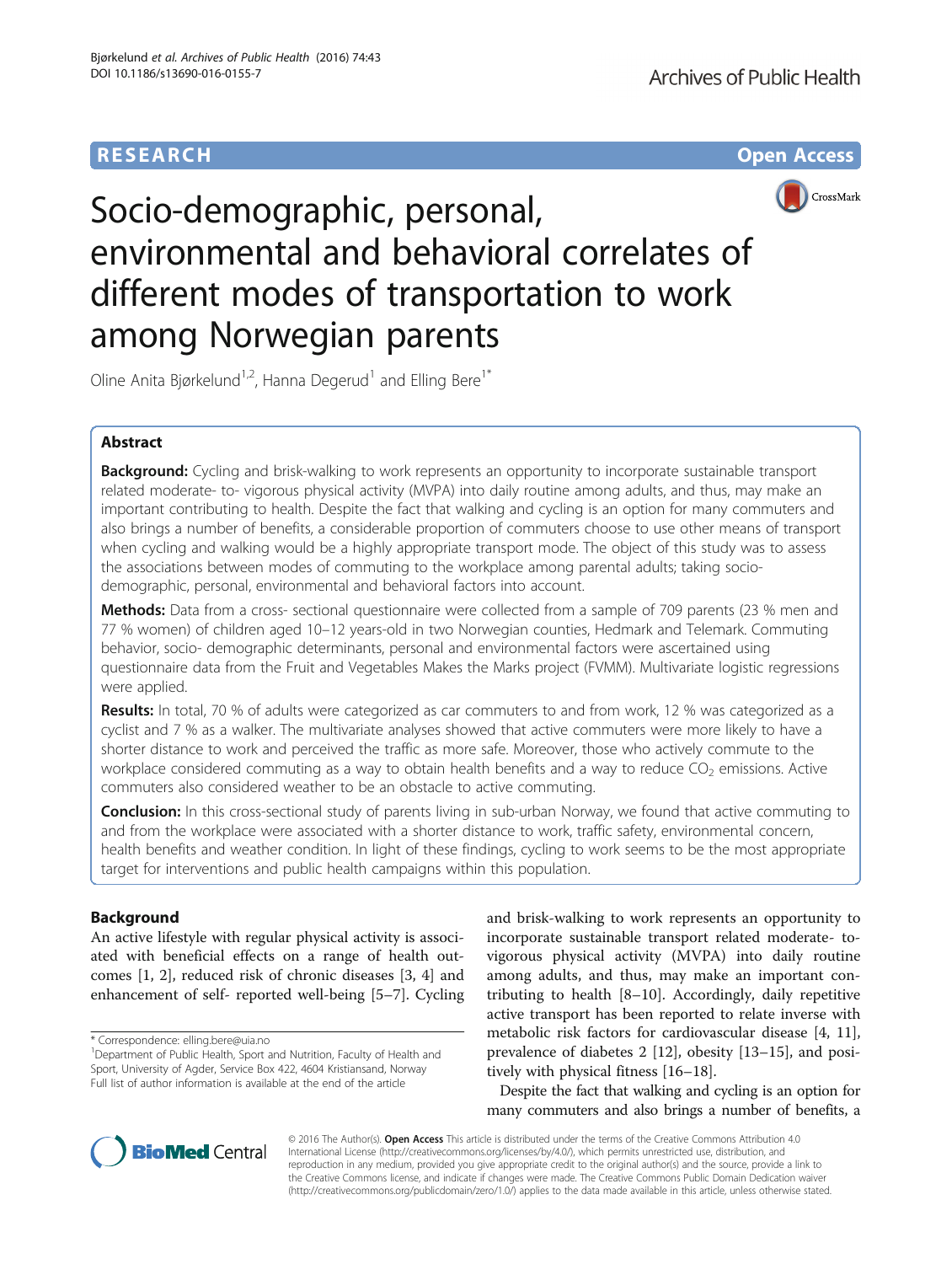considerable proportion of commuters choose to use other means of transport when cycling and walking would be a highly appropriate transport mode [\[13](#page-7-0), [19, 20\]](#page-7-0). Hence, trend data for high-income countries indicate that transport related physical activity has decreased in the past 20–30 years [[20](#page-7-0)–[22](#page-7-0)]. Clearly, active commuting has some potential disadvantages and different reasons have been suggested, such as the difficulties of carrying heavy loads, being at the mercy of the weather, traffic safety and distance [[13](#page-7-0), [19](#page-7-0), [20](#page-7-0)]. Correspondingly, a large number of studies across different countries, for instance The Netherlands, Denmark, Germany, Belgium, UK and US, have examined the relationship between determinants and active commuting among students and adult population [\[13, 19, 23](#page-7-0)–[26](#page-7-0)]. Some studies have found psychological factors important, such as strong habits [\[27](#page-7-0)–[29](#page-7-0)], high self-efficacy [\[25\]](#page-7-0), positive intensions [\[29](#page-7-0)] and attitudes towards active transportation [\[30\]](#page-7-0). Others have found influential factors in the environment, such as traffic safety [\[31](#page-7-0)–[33\]](#page-7-0), residential density, land use mix use [\[34, 35](#page-7-0)] and short distance between home and work [[36](#page-7-0)]. However, the majority of these studies assessed either walking alone or as a pool of active commuters that include both cyclist and walkers, and thus potentially neglected which specific determinants characteristics are most important for commuters' mode of travel. Moreover, there has been little agreement on how commuting should be measured and inconsistent measures of travel habits have been reported in previous studies with little or no information on their validity and reliability. Clearly, there is a need of studies using specific and precise measurements of active commuting.

Among developing countries, the prevalence of active travel for any purpose is highest in northern European countries where walking and cycling are far more common, than in Mediterranean cities and the United States of America (US) [[12](#page-7-0), [19](#page-7-0), [24, 37, 38\]](#page-7-0). In general, it is also reported that the use of public transport, which normally requires walking or cycling to a station, is also more common in Europe than in US and Mediterranean countries [\[13, 31](#page-7-0)]. In example, the prevalence of commuter walking in the US is reported approximately 2.5– 3 %, while cycling consist of 0.5–1 % of total commuter trips [[12, 37](#page-7-0)]. On the other hand, countries in northern Europe, eg Denmark, Belgium and the Netherlands have much higher prevalence of active commuters, in general approximately 40–50 % of total commuter trips to work are made by either walking (20–25 % of total commuting trips) or cycling (20–25 % of total commuting trips) in these countries [\[21](#page-7-0), [39, 40\]](#page-7-0). In Norway, Vågane and collegues (2012) has presented data from a study measuring usual mode of travel transportation in a national Norwegian sample and found that among 11 % of commuter trips was made by either walking or bicycling [\[41](#page-7-0)]. However, it is important to be aware of that comparisons of

data from different countries are difficult, because no standardized method has been used in commuting and transport research [[23\]](#page-7-0). Moreover, there is also major differences in active transportation habits across countries, even when geography, population density and, climate are apparently similar [[20\]](#page-7-0). On the other side, there is consistent evidence across different countries that the benefits of active transport are multifactorial, and include in addition to opportunities for habitual physical activity and beneficial health effects, reduced pollution emission, less traffic, and greater social interactions [\[13](#page-7-0), [20, 42](#page-7-0)]. It is also likely that active transport could represent a time- efficient, cheap and thus feasible approach for increasing levels of physical activity, [\[19, 30,](#page-7-0) [43\]](#page-8-0) which is important, especially among working parents.

Therefore, better insight in factors associated with active commuting can provide an empirical basis for effective intervention among parents. Accordingly, the aim of this study was to assess the associations between modes of commuting to the workplace and socio-demographic, personal, environmental and behavioral factors into account among parents.

## Methods

## Research design and setting of the study

The present study is part of the project "cohort II" survey within the Fruit and Vegetables Makes the Marks project (FVMM) [\[44](#page-8-0)] and the Active Transportation to school and work in Norway project [[26,](#page-7-0) [45](#page-8-0)]. Research clearance was obtained from the Norwegian Social Science Data Services (NSD; ID = 22405). Informed written consent was sought from all the participants.

## Characteristics of participants

The sample includes 709 parents of children in  $6<sup>th</sup>$  and  $7<sup>th</sup>$ graders (10–12-years of age) at 27 randomly selected schools in two Norwegian counties, Hedmark and Telemark. The data collection took place in September 2008 were a total of 1339 schoolchildren (out of 1912 eligible) brought home a parent questionnaire to be completed independently by one of their parents. A total of 1012 parents completed the questionnaire. Based on the answers from the 1012 questionnaires, we excluded parents not working away from home ( $n = 128$ ) and those working less than 1 day a week away from home  $(n = 38)$ . We also excluded parents with inconsistent or erroneous answers  $(n = 137)$ . This included foremost a large group of participants where the number of days that they reported working away from home did not correspond to how many days a week they reported using different modes of commuting. For instance, some reported working 5 days a week away from home, but only reported commuting by any given mode of transportation for three of these days. We only included participants where this reporting was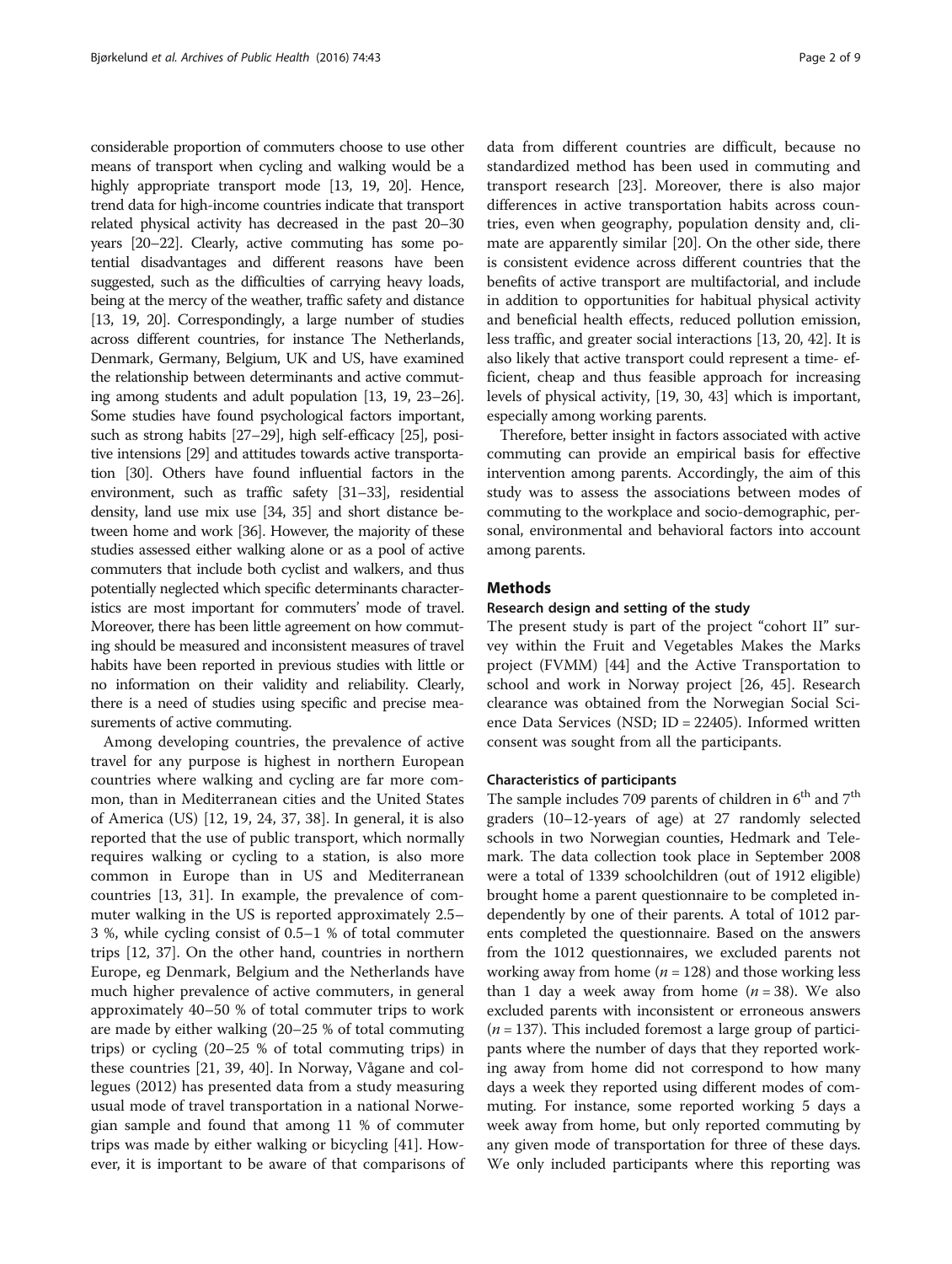completely consistent. The final selection that was included in statistical analyses consisted consequently of 709 parents, whereas 690 of them had reported gender.

## Measures

## Mode of commuting

Commuting to work was obtained using a questionnaire to record participant's self-reported travel to and from work based on a questionnaire matrix shown to have acceptable test-retest reliability [[45\]](#page-8-0) and a significant rank order agreement [[46](#page-8-0)].

Hence, the outcome was assessed with separate items to and from work for different seasons; fall, winter, spring and summer by asking; "How many days a week do you travel to/from work?: (1) walking (2) cycling (3) by car (4) by public transport, giving a total of eight responses (to and from work) per mode of commuting (ie to and from work for fall, winter, spring and summer). The number of trips for all seasons was grouped and the mean number of trips per week for walking, cycling, car commuting and public transport was calculated. Based on the average number of trips/week the parents were categorized into one specific mode of commuting if more than 50 % of the trips were conducted by that specific mode. If the mean number of trips did not count to a specific main mode of commuting (>50 % of trips), these participants were not categorized into a specific mode of commuting, and therefore classified as "not categorized" and used as a reference population in statistical analyses [[45\]](#page-8-0).

## Socio-demographic characteristic

The socio-demographic variables assessed included gender, educational level and ethnicity. Socioeconomic status (SES) was measure using one item: "How many years of education have you completed?" (low: no college or university education/high: having attended college or university). Ethnicity was obtained from the children's questionnaire, determined by two questions regarding the parents' native country: "What is your mother native country?" and "What is your father native country?" The parents who respond to the questionnaire (mother or father) were categorized into two groups: native Norwegians (born in Norway) and not native Norwegians (not born in Norway).

## Personal and environmental characteristics

Access to car, bicycle, car parking at work was assessed using three items; "Do you have a car for personal use?"; Do you have a bike for personal use?"; "Do you have access to car parking at work?". Items were rated yes/no. Moreover, the responders reported number of cars for personal use. Items were rated no car  $(0)$ , one car  $(1)$ and more than one car (2). Regarding perceptions about

traffic safety, parents were asked to "Rank the level of road safety on your way to your workplace from 1 (very dangerous) to 5 (completely safe)". Personal attitudes regarding active transport and car use to work was accessed by the following statements; "I like to walk or cycle to work"; "I use the way to work as exercise to keep myself in good physical shape"; "I rarely walk or cycle to and from work if the weather is bad"; "In terms of travel choice I always choose the most environmentally friendly ways of traveling"; "I limit my car use to reduce CO2 emissions" and "I always use the car when grocery shopping". The answers response was collapsed into two categories into a median cut of in order to reduce the number of single variables.

## Behavioral characteristics

Leisure time physical activity was asses using two items; "Do you exercise regularly?" (response option was yes/ no) and "How many times a week do you exercise to the extent that you experience shortness of breath and/or sweating?" A number of six response alternatives was rated from "every day" = 1 to "never" = 6. Based on the answers, leisure time physical activity was subsequently categorized into "low" (once a week or less), and "high" (2–3 times a week or more) based on a median cut. Regarding sedentary behavior, parents were asked "How many hours per day during leisure time do you usually watch TV and/or sit in front of your computer?" Items was rated from "never" = 1 to "more than  $4 h$ " = 6. Parents who reported  $\frac{1}{2}$ –1 h or less were categorized into "low" and those reported 2–3 h or more were categorized into "high" degree of sedentary behavior. Sleeping hours was reported using one item; "How many hours of sleep do you usually get at night?" Item was dichotomized into "less than 7 h" and "7 h or more".

## Distance to work, weight status, age, and gender

Perceived distance in kilometers between home and workplace was provided by the questionnaire. Two dichotomous variables were created: living less or more than 3 km from work, or living less or more than 5 km from work. The relationship between commuting distance and choice of mode is unclear [\[13](#page-7-0), [19\]](#page-7-0), so we choose to conduct distance cut-offs based on subjective values from different experiences. The cut offs were used in the statistical analysis for walking (3 km) and cycling (5 km) and driving (5 km), respectively. Age was calculated based on date of birth. Body Mass Index (BMI, kg/m<sup>2</sup>) was calculated from self-reported values of height and weight and overweight defined as a BMI above 25.

## Statistical analysis

In descriptive analyses, the responders were grouped in to their respective modes of commuting and the unadjusted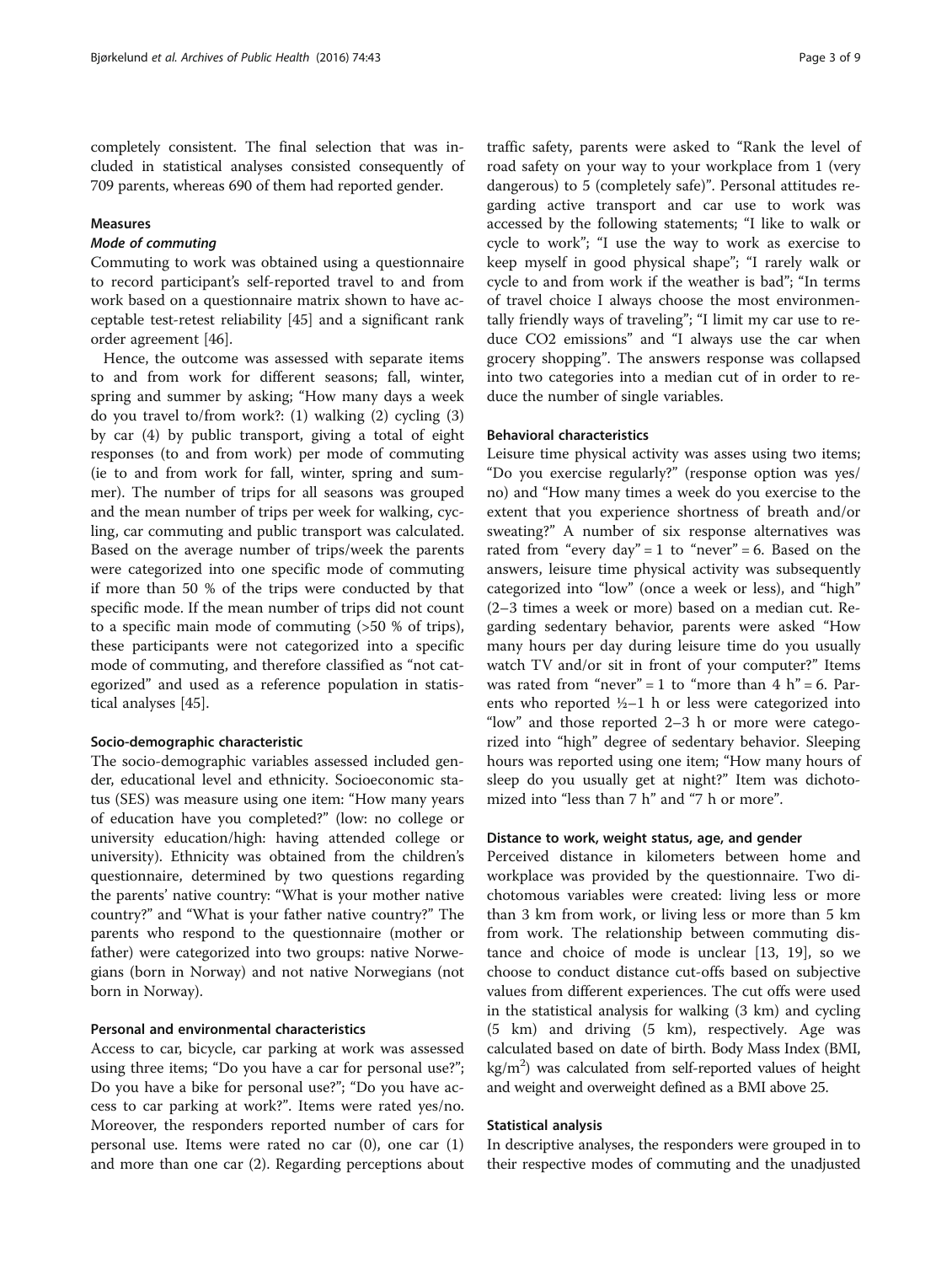relationships with potential correlates were assessed with one-way analysis of variance (ANOVA) and chi-squared test. In adjusted analyses, we used multivariate logistic regression to identify potential correlates associated with the probability of being either walker (vs. non-walkers), cyclist (vs. non cyclists) or car commuter (vs. non-car commuters). We did not assess the correlates of public transportation due to few participants categorized into this mode of commuting  $(n = 17)$ . Walking, cycling and nonactive commuters were first compared to the rest of the sample (eg walkers, were compare to non-walkers (ie cyclists, non-active commuters and parents not categorized into mode of commuting) and then, walkers and nonactive commuters were compared to cyclist).

Independent variables were included in the final multivariate models if they were statistically significant at  $(p < 0.05)$  in the univariate analysis. In model 1, the socio-demographic variables were included. Model 2 further included variables related to personal attitudes and environmental factors. Model 3 further included variables related to the selected health-related behaviors. The results of the logistic regression are given as odds ratios (OR) with 95 % confidence intervals (95 % CI). The level of statistical significance was  $p < 0.05$ . All the statistical analyses were performed using SPSS 20.0 for windows (SPSS Inc., Chicago, IL).

## Results

Descriptive data are presented in Table 1 and shows that the proportions of the participants categorized as walkers, cyclist, car and public transport commuters were 7.3, 12.3, 70.4 and 2.4 %, respectively. A total of 7.6 % did not meet the criteria to be categorized into any modes of transport. Gender was reports as male or female, and we did not find any significant associations among gender differences and commuting mode (Table 1). Characteristics between individuals with complete data ( $n = 709$ ) and those who were

excluded ( $n = 303$ ) with respect gender, education, regularly exercise, distance to work and mode of commuting to work were tested by oneway Anova.

Overall, the study population was mostly ethnic Norwegians (93.9 %), females (77.2 %), and had a high educational level (58.8 %). The mean commuting distance to the workplace was 3.2 km ±22.5 and mean age of respondents was  $41.7 \pm 5.3$  years. A total of 63 % of the study population reported to exercise regularly. Distance from home to work was strongly associated with mode of commuting. Those living less than 3 km from work were more likely to be categorized as a cyclist, whereas those living more than 3 km from work were more likely to be categorized as car commuters (Table 1). Table [2](#page-4-0) shows that parents were more likely to be a walker if the distance to work was less than 3 km (19.3 vs. 2.4 %, OR  $= 4.6$ , 95 %  $CI = 2.0 - 10.7$ , if the traffic was considered to be safe  $(OR = 1.2$  for each incremental increase in perceived traffic safety, 95 %  $CI = 1.0-1.5$ ), and if they had a positive attitude towards reducing car  $CO<sub>2</sub>$  emissions (12.6 vs. 5.7 %,  $OR = 2.1$ , 95 %  $CI = 1.0 - 4.7$ ). Parents were less likely to be a walker if they had access to more than one car  $(3.9 \text{ vs. } 49.2 \text{ %}, \text{ } OR = 0.2, \text{ } 95 \text{ % } CI = 0.0, \text{ } 0.8)$ or if they considered weather as an obstacles for active commuting (19.9 vs. 2.9 %,  $OR = 0.3$ , 95 %  $CI = 0.1 - 0.6$ ).

Table [3](#page-4-0) shows the results of the multivariate logistic regression assessing the probability of being a cyclist. Similar to walkers, the parents were more likely to be a cyclist if the distance to work was less than 5 km  $(22.1 \text{ vs. } 3.3 \text{ %}, \text{ } OR = 3.0 = 95 \text{ % } CI = 1.4 - 6.3)$  and if the surrounding traffic was perceived as safe  $(OR =$ 1.1, 95 %  $CI = 1.0-1.3$  and less likely if the weather was considered to be an obstacle (2.9 vs. 19.9 %, OR  $= 0.2 = 95$  %  $CI = 0.1 - 0.4$ ). Additionally, parents who considered cycling to work as exercise to maintain physical shape was more likely to be cyclists (15.3 vs. 7.1 %,  $OR = 2.7$ , 95 %  $CI = 1.4 - 5.4$ ) while those using

Table 1 Description of mode of commuting and the unadjusted association between mode of commuting and socio demographics collected among Norwegian parents

|                         |     |       | Walkers |                 | Cyclist           |                          | Car commuters     |                   | Public transporters |                |
|-------------------------|-----|-------|---------|-----------------|-------------------|--------------------------|-------------------|-------------------|---------------------|----------------|
|                         | n   | %     | %       | $(95%$ CI)      | %                 | $(95%$ CI)               | $\%$              | $(95%$ CI)        | %                   | (95 % CI)      |
| Total sample            | 709 | 100.0 | 7.3     |                 | 12.3              | $\overline{\phantom{0}}$ | 70.4              | $\qquad \qquad -$ | 2.4                 |                |
| Male                    | 157 | 22.8  | 6.3     | $(2.5 - 10.2)$  | 12.1              | $(6.9 - 17.2)$           | 7.3               | $(6.5 - 8.0)$     | 5.1                 | $(1.6 - 8.6)$  |
| Female                  | 533 | 77.7  | 7.7     | $(5.4 - 10.0)$  | 12.2              | $(9.1 - 14.9)$           | 6.9               | $(6.5 - 7.3)$     | 1.7                 | $(0.5 - 2.8)$  |
| Low education           | 291 | 41.2  | 5.2     | $(2.6 - 7.7)$   | 13.1              | $(9.2 - 17.0)$           | 7.0               | $(6.5 - 7.6)$     | 3.1                 | $(1.1 - 5.1)$  |
| High education          | 416 | 58.8  | 8.9     | $(6.2 - 11.6)$  | 11.5              | $(8.5 - 14.7)$           | 7.1               | $(6.6 - 7.5)$     | 1.9                 | $(0.1 - 3.3)$  |
| Regular exercise        | 445 | 63.6  | 6.7     | $(4.4 - 9.1)$   | 15.3 <sup>a</sup> | $(11.9 - 18.7)$          | 6.7               | $(6.2 - 7.1)$     | 2.0                 | $(0.7 - 3.3)$  |
| Not regular exercise    | 255 | 36.4  | 8.6     | $(5.2 - 12.1)$  | 7.1               | $(3.9 - 10.2)$           | 7.7 <sup>a</sup>  | $(7.2 - 8.2)$     | 3.1                 | $(0.9 - 5.2)$  |
| Distance less than 3 km | 202 | 29.1  | 19.3    | $(13.8 - 24.8)$ | $27.2^a$          | $(21.0 - 33.4)$          | 37.1              | $(30.4 - 43.9)$   | 0.9                 | $(-0.4 - 2.4)$ |
| Distance more than 3 km | 492 | 70.9  | 2.4     | $(1.1 - 3.8)$   | 6.1               | $(4.0 - 8.2)$            | 83.9 <sup>a</sup> | $(80.7 - 87.2)$   | 3.1                 | $(1.5 - 4.6)$  |

<sup>a</sup>Significant difference between groups (chi-square statistics, P > 0.05)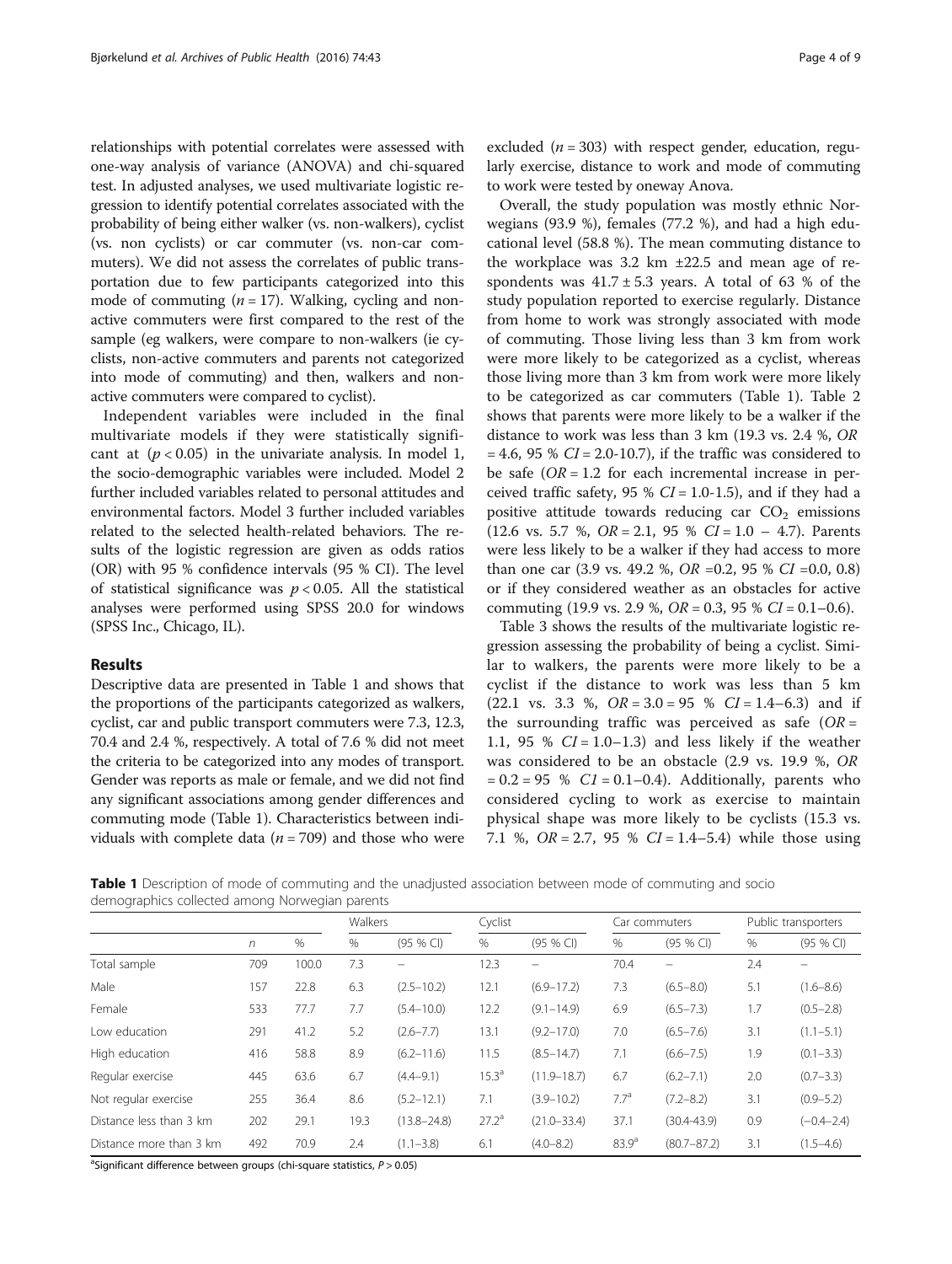<span id="page-4-0"></span>**Table 2** Correlates of walking to and from work ( $n = 52$ ) in comparison to not walking ( $n = 657$ )

| Variable                                                    | Model 1 <sup>ª</sup> |           | Model 2 <sup>b</sup> |            |
|-------------------------------------------------------------|----------------------|-----------|----------------------|------------|
|                                                             | <b>OR</b>            | 95 % CI   | <b>OR</b>            | 95 % CI    |
| Distance (less than 3 km)                                   | 9.6                  | (4.9, 19) | 4.6                  | (2.0, 11)  |
| Access to car                                               |                      |           |                      |            |
| One car                                                     |                      |           | 0.3                  | (0.1, 1.2) |
| More than one car                                           |                      |           | 0.2                  | (0.0, 0.8) |
| Access to car park                                          |                      |           | 0.5                  | (0.2, 1.2) |
| Traffic safety (scale 1-10)                                 |                      |           | 1.2                  | (1.0, 1.5) |
| Positive attitude towards walking or cycling to work        |                      |           | 4.5                  | (0.9, 22)  |
| Regards commuting as exercise                               |                      |           | 1.1                  | (0.5, 2.5) |
| Regards weather as obstacle to active commuting             |                      |           | 0.3                  | (0.1, 0.6) |
| Limits car use to reduce C02 emissions                      |                      |           | 2.1                  | (1.0, 4.7) |
| Positive attitude towards environmentally ways of traveling |                      |           | 0.8                  | (0.4, 1.7) |
| Use car for grocery shopping                                |                      |           | 1.8                  | (0.8, 4.1) |

<sup>a</sup>Based on multivariate logistic regression analysis

 $^{\text{b}}$ In model 2, there were 554 participants due to missing information on covariates (n = 155)

the car for grocery shopping was less likely to be cyclist (5.9 vs. 11.7 %,  $OR = 0.4$ , 95 %  $CI = 0.2 - 0.8$ ).

Table [4](#page-5-0) shows the results of the multivariate logistic regression assessing the probability of being a car commuter. Parents were more likely to be a car commuter if they considered weather as an obstacle (82.5 vs. 29.6 %,  $OR = 8.7$ , 95 %  $CI = 4.6 - 16.4$ ) and if they used car for grocery shopping (78.8 vs. 45.0 %,  $OR = 2.2$ , 95 %  $CI =$ 1.2–4.1). Parents were less likely commute by car if the distance to work was below 5 km  $(48.2 \text{ vs. } 90.4 \text{ %}, \text{ } OR =$ 0.1, 95 %  $CI = 0.1 - 0.3$ ), if they perceived the traffic to be safe ( $OR = 0.9$  for each incremental decrease in perceived traffic safety, 95 %  $CI = 0.8-1.0$ ), if they considered commuting as an opportunity to exercise (39.7 vs. 83.7 %,

 $OR = 0.3$ , 95 %  $CI = 0.1 - 0.5$ ) and if they tried to limit car use in order to reduce CO2 emissions (53.7 vs. 76.0 %, OR  $= 0.5$ , 95 %  $CI = 0.3-1.0$ ). Additionally, parents were less likely to be car commuters if they only had access to one car instead of more than one  $(55.9 \text{ vs. } 83.1 \text{ %}, \text{ } OR = 0.4,$ 95 %  $CI = 0.2 - 08$ ) and if they were of non-native Norwegian ethnicity (50.0 vs. 71.9 %,  $OR = 0.1$ , 95 %  $CI = 0.0 - 0.5$ ).

## Discussion

We have described the associations between modes of commuting to the workplace among parental adults by taking socio-demographic, personal, environmental and behavioral factors into account. We found several correlates associated with being either a walker, cyclist or car

**Table 3** Correlates of cycling to and from work ( $n = 87$ ) in comparison to not walking ( $n = 622$ )

| Variable                                                    | Model 1 <sup>a</sup> |             | Model 2   |             | Model 3 <sup>b</sup> |             |
|-------------------------------------------------------------|----------------------|-------------|-----------|-------------|----------------------|-------------|
|                                                             | <b>OR</b>            | 95 % CI     | <b>OR</b> | 95 % CI     | <b>OR</b>            | 95 % CI     |
| Distance (less than 5 km)                                   | 8.3                  | (4.4, 15.7) | 2.9       | (1.4, 6.0)  | 3.0                  | (1.4, 6.3)  |
| Own a bike                                                  |                      |             | 3.4       | (0.7, 16.8) | 3.0                  | (0.6, 15.3) |
| Access to car                                               |                      |             |           |             |                      |             |
| One car                                                     |                      |             | 1.9       | (0.5, 7.0)  | 1.8                  | (0.5, 7.0)  |
| More than one car                                           |                      |             | 1.4       | (0.3, 5.7)  | 1.4                  | (0.3, 5.6)  |
| Traffic safety (scale 1-10)                                 |                      |             | 1.1       | (1.0, 1.3)  | 1.1                  | (1.0, 1.3)  |
| Positive attitude towards walking or cycling to work        |                      |             | 1.7       | (0.6, 4.7)  | 1.6                  | (0.6, 4.6)  |
| Regards commuting as exercise                               |                      |             | 2.8       | (1.4, 5.6)  | 2.7                  | (1.4, 5.4)  |
| Regards weather as obstacle to active commuting             |                      |             | 0.2       | (0.1, 0.4)  | 0.2                  | (0.1, 0.4)  |
| Limits car use to reduce C02 emissions                      |                      |             | 1.5       | (0.8, 2.8)  | 1.5                  | (0.8, 2.8)  |
| Positive attitude towards environmentally ways of traveling |                      |             | 1.2       | (0.7, 2.2)  | 1.2                  | (0.6, 2.2)  |
| Use car for grocery shopping                                |                      |             | 0.4       | (0.2, 0.8)  | 0.4                  | (0.2, 0.8)  |
| Performs physical training regularly                        |                      |             |           |             | 1.4                  | (0.7, 2.8)  |

<sup>a</sup>Based on multivariate logistic regression analysis. <sup>b</sup>In model 3, there were 543 participants due to missing information on covariates (*n* = 166)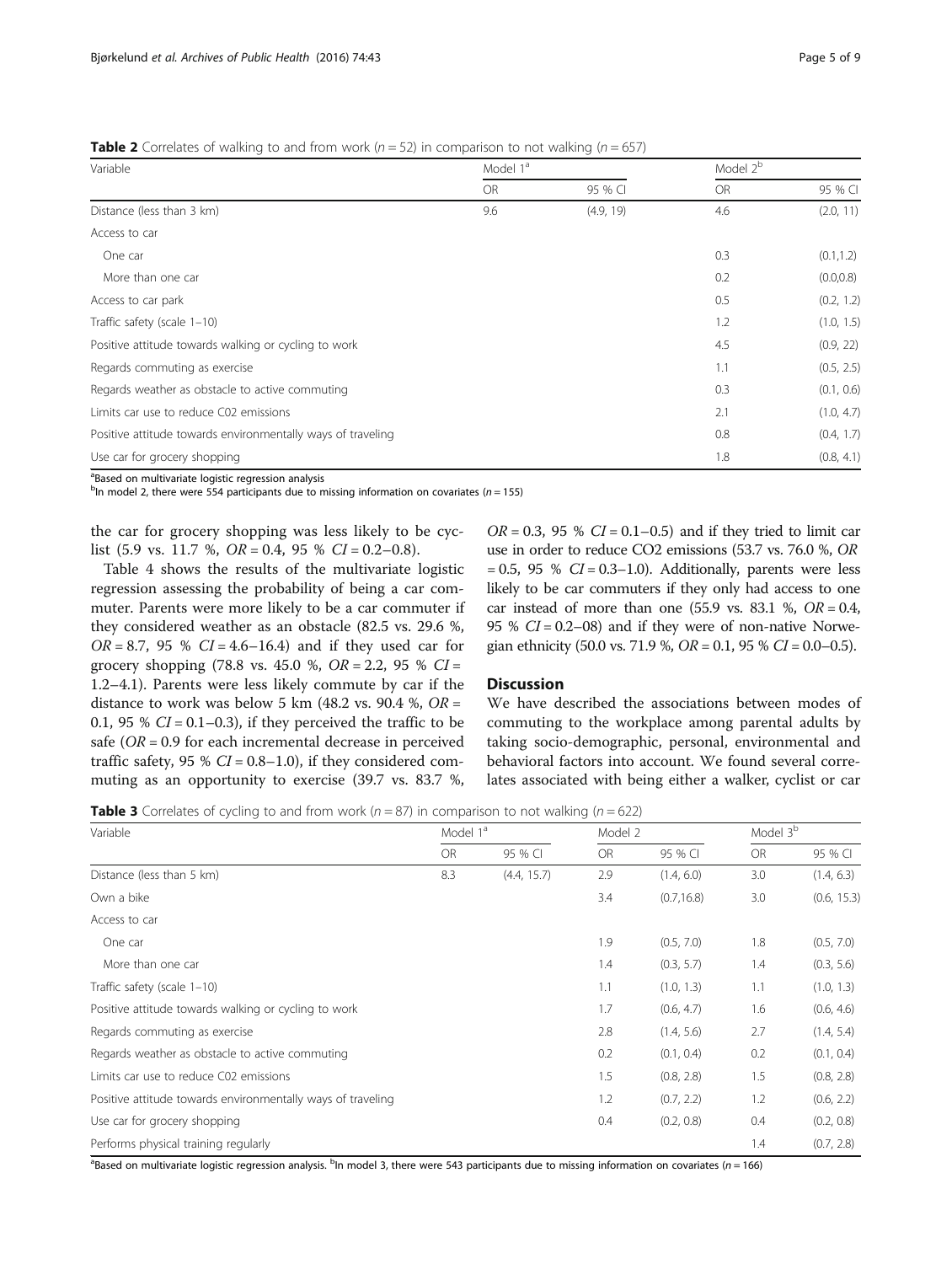<span id="page-5-0"></span>**Table 4** Correlates of driving to and from work ( $n = 499$ ) in comparison to not walking ( $n = 210$ )

| Variable                                                    | Model 1 <sup>ª</sup> |            | Model 2   |             | Model 3 <sup>b</sup> |            |
|-------------------------------------------------------------|----------------------|------------|-----------|-------------|----------------------|------------|
|                                                             | <b>OR</b>            | 95 % CI    | <b>OR</b> | 95 % CI     | <b>OR</b>            | 95 % CI    |
| Native Norwegian                                            | 0.3                  | (0.1, 0.5) | 0.1       | (0.0, 0.5)  | 0.1                  | (0.0, 0.5) |
| Distance (less than 5 km)                                   | 0.1                  | (0.1, 0.1) | 0.1       | (0.1, 0.3)  | 0.1                  | (0.1, 0.3) |
| Own a bike                                                  |                      |            | 0.4       | (0.1, 1.3)  | 0.4                  | (0.1, 1.3) |
| Access to car (reference = one car)                         |                      |            |           |             |                      |            |
| More than one                                               |                      |            | 0.4       | (0.2, 0.7)  | 0.4                  | (0.2, 0.8) |
| Access to car park                                          |                      |            | 3.3       | (1.0, 10.5) | 3.1                  | (1.0, 10)  |
| Traffic safety (scale 1-10)                                 |                      |            | 0.9       | (0.8, 1.0)  | 0.9                  | (0.8, 1.0) |
| Positive attitude towards walking or cycling to work        |                      |            | 0.5       | (0.2, 1.0)  | 0.5                  | (0.2, 1.0) |
| Regards commuting as exercise                               |                      |            | 0.2       | (0.1, 0.5)  | 0.3                  | (0.1, 0.5) |
| Regards weather as obstacle to active commuting             |                      |            | 8.4       | (4.5, 16)   | 8.7                  | (4.6, 16)  |
| Limits car use to reduce C02 emissions                      |                      |            | 0.5       | (0.3, 1.0)  | 0.5                  | (0.3, 1.0) |
| Positive attitude towards environmentally ways of traveling |                      |            | 0.5       | (0.3, 1.0)  | 0.6                  | (0.3, 1.0) |
| Use car for grocery shopping                                |                      |            | 2.2       | (1.2, 4.1)  | 2.2                  | (1.2, 4.1) |
| Performs physical training regularly                        |                      |            |           |             | 0.8                  | (0.3, 1.7) |
| Low levels of leisure time physical activity                |                      |            |           |             | 0.8                  | (0.5, 1.7) |

<sup>a</sup>Based on multivariate logistic regression analysis

 $^{\text{b}}$ In model 3, there were 524 participants due to missing information on covariates (n = 185)

commuter. Consistent with others studies [[20](#page-7-0), [22](#page-7-0), [36](#page-7-0), [47, 48](#page-8-0)], we found that commuters with shorter distance between home and workplace were more likely to be walkers and cyclists, and we also found them to be less likely to commute by car. Higher levels of perceived traffic safety were associated with increased probability of walking and cycling, and slightly decreased probability of commuting by car. This is in line with findings from other studies; which have reported about a positive association between perceived traffic safety and the probability of walking or cycling to work [[31](#page-7-0), [49, 50](#page-8-0)]. Moreover, infrastructural initiatives through urban design of land use and planning at community, street scales and active transport policy have been found as effective practices to increase active commuting [\[31](#page-7-0), [36](#page-7-0), [47\]](#page-8-0).

In our study, data showed that those who commuting by car reported slightly lower traffic safety on the way to work compared to walkers and cyclists. Drivers may have to deal with stressful situations due to high traffic stream and vehicular queuing, which might lead to them feeling less safe in traffic and hence explain the association between driving a car and feeling less safe in traffic. Research study traffic safety has found that lack of control in traffic situations can promote stress among drivers [[30\]](#page-7-0). On the other hand, parents who experience car commuting as less safe may be more inclined to change behavior and be a potential target for campaigns promoting active commuting. We also found that parents were more likely to be car commuters if they had access to more than one car. The reason for this could be that parents might find it more convenient to use the

car when it is readily available. It is no doubt that there is a global need to reduce climate gas emissions and motorization, which demands initiative and raising obviously important questions for the future well-being around the world [[51](#page-8-0)–[53](#page-8-0)]. There are several practicalities in everyday life that may influence modes of transport. Norway is a country with cold climate and shifting weather that may discourage people from doing outdoors activities. We found that attitudes towards active commuting in bad weather were associated with reduced probability of walking and cycling and increased probability of car commuting. This association has also been reported in populations from US and Austria [[49, 54](#page-8-0), [55\]](#page-8-0). Weather is an obstacle that cannot be removed, but the impact may be reduced if bike paths and sidewalks are kept free from snow and ice during wintertime and by providing people access to adequate facilities at work, such as wardrobes with showers and lockers. Moreover, grocery shopping may also be more convenient with a car due to the difficulties of carrying heavy loads; hence, we found that those who reported using the car for grocery shopping, were more likely to be car commuters and less likely cycle. Some research has suggested that environmental concern and health benefits are associated with active commuting [\[54](#page-8-0)–[56\]](#page-8-0). We found that parents with a positive attitude towards reducing  $CO<sub>2</sub>$ emissions were more likely to be walkers, but less likely to be car commuters. Further, we found those who considered travelling to work as an opportunity to maintain physical health, were more likely to be a cyclist and less likely to be a car commuter. Increased awareness and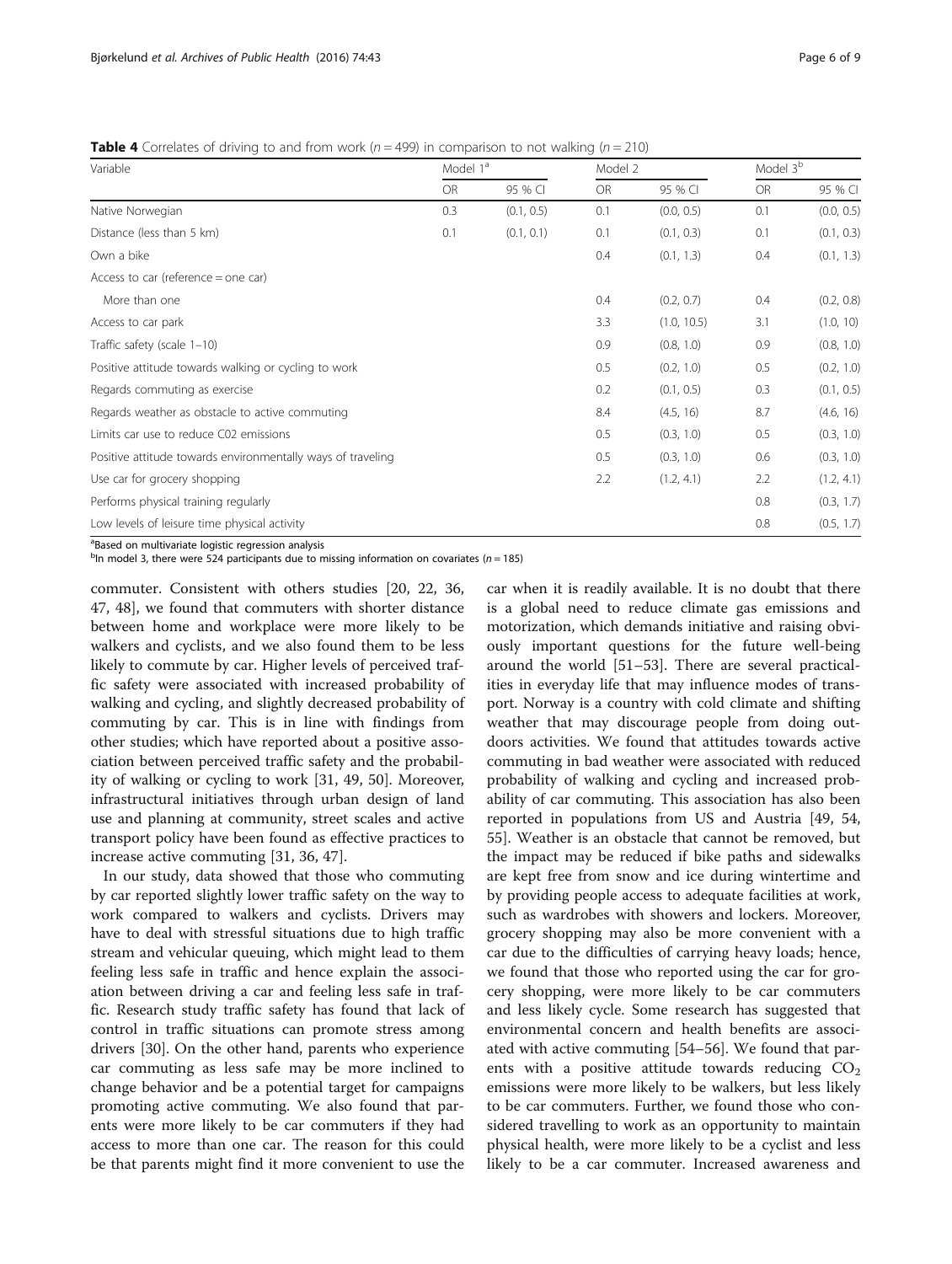knowledge regarding the environmental and health benefits of active transportation may be an important strategy in the promotion of active transportation. The results of this study showed that the prevalence of walking (7.3 %) was somewhat lower compared to estimates based on the total Norwegian population (11 %) [\[41](#page-7-0)]. Since data was collected from two counties in Norway, not surrounded by any large cities, the difference may therefore be due to longer distances between home and work compared to what might be the case in larger cities. In contrast, the proportion that cycled to work was higher (12.3 % compared to 6 %), suggesting that cycling may be both feasible and preferable to walking when actively commuting in this geographical region. As expected, fewer people used public transportation to work in our study than what have been observed in the total Norwegian population (2.4 and 15 %, respectively). On the other hand, more people drove car (70 % compared to 61 %, respectively). There is limited availability of public transportation in our study area compared to large cities and this might lead to an increase in the need to drive cars. In light of these findings, cycling to work seems to be the most appropriate target for interventions and public health campaigns within this population. Henceforth, this study is a contribution to the research field in order to facilitate the social and environmental condition to active commuting so walking and cycling substitute car trips as the default choice in order to improve public health in all segments of the population.

#### The strengths and limitations

The main strength of this study is the large sample and the precision of the measurement of active commuting as the main exposure and multiple measures of outcome variables. We used a reliable comprehensive selfreported design of the measure on commuting to work, making it possible to assess the frequency of the different modes of active commuting to and from the workplace [[26,](#page-7-0) [45](#page-8-0)]. Since there has been little agreement on how commuting should be measured, inconsistent measures of travel habits have been reported in previous studies with little or no information on their validity and reliability.

However, a key limitation of data collected by selfreporting questionnaire that could have affected the results is that participants may answer differently about the frequency of active commuting in order to adhere to social norms regarding physical activity and health lifestyle. In addition, the cross-sectional design of this study makes it impossible to draw conclusions regarding specific causal relationship between active commuting, determinants and personal barriers. A total of 1 912 parents were eligible invited to take part in the study, were only 709 were considered in the analysis. This may probably have resulted in a significant bias in results. Furthermore, more mothers than fathers respond to the questionnaire, and this raising question about the generalizability. Ideally, gender responders should have been evenly distributed in the study. We also found a small numbers of participants walking and cycling and this is clearly a limitation when analyzing the associations' factors.

On the contrary, we used perceived distance between home and workplace and this may be different from objective measured distance. In addition, some of the observed relationships between individual modes of transport and correlates may also not necessarily be generalizable to other populations, such as those from more urban areas. However, the association between active transportation and perceived health benefits and environmental concern should be valid for many commuters.

## Conclusion

In this cross-sectional study of parents living in suburban Norway, we found that active commuting to and from the workplace were associated with a shorter distance to work, traffic safety, environmental concern, health benefits and weather condition.

The authors recommend further research studies to examine the effect of social interaction between parents and children in addition to school and community involvements, and addressing the complexity of multiple factors influencing active commuting. Parents may have unique challenges to face as a role model of social and spousal support. For public and environmental health, more knowledge about commuting habits is important and necessary to identify effective models for using evidence in the policy making process. Public health strategies should encourage a high level of active commuting and provide a bike and walking-friendly environment that supports active commuting, in order to tackle triple challenges of health issues in the future.

#### Acknowledgements

The authors want to thank the research assistants Margrethe Røed, Andrea Jara and Ole Sørnes Askvik for their participation in data collection and processing.

#### Funding

This work was supported by the University of Agder, Department of Public Health, Sport and Nutrition.

#### Availability of data and materials

Researchgate.com [https://www.researchgate.net/publication/](https://www.researchgate.net/publication/305409444_fvmm_atn_cohortII_parental_rawdata_NSD) [305409444\\_fvmm\\_atn\\_cohortII\\_parental\\_rawdata\\_NSD](https://www.researchgate.net/publication/305409444_fvmm_atn_cohortII_parental_rawdata_NSD) (DOI: 10.13140/ RG.2.1.1662.8725).

All authors declare to make materials, data, code, and associated protocols promptly available to readers without undue qualifications.

#### Authors' contributions

OAB and EB developed and implemented the survey, coordinated the statistical analysis and participated in the drafting of the manuscript. HD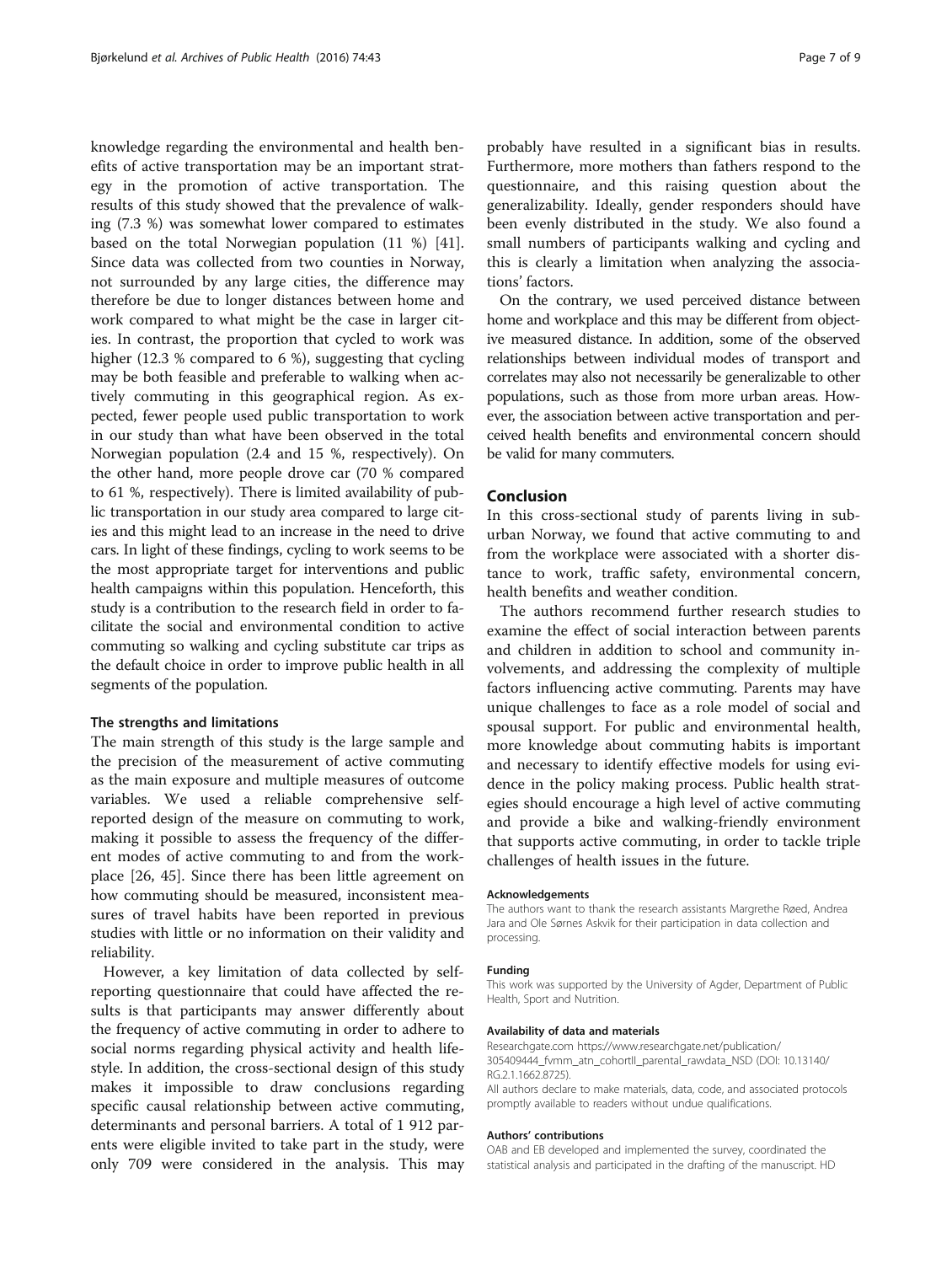<span id="page-7-0"></span>participated in the statistical analysis and in the drafting the manuscript. All authors read and approved the final manuscript.

#### Competing interests

The authors declare that they have no competing interests.

#### Consent for publication

Not applicable.

#### Ethics approval and consent to participate

Research clearance of the protocol was obtained from the Norwegian Social Science Data Services (NSD; ID = 22405). Informed written consent was sought from all the participants.

#### Author details

<sup>1</sup>Department of Public Health, Sport and Nutrition, Faculty of Health and Sport, University of Agder, Service Box 422, 4604 Kristiansand, Norway. <sup>2</sup>Present address: Department of Health Science and Technology, Physical Activity and Human Performance group - SMI, Faculty of Medicine, Aalborg University, Fredrik Bajers Vej 5 Postbox 159, 9100 Aalborg, Denmark.

#### Received: 20 July 2016 Accepted: 23 September 2016 Published online: 10 October 2016

#### References

- 1. Heath GW, Parra DC, Sarmiento OL, Andersen LB, Owen N, Goenka S, Montes F, Brownson RC. Evidence-based intervention in physical activity: lessons from around the world. Lancet. 2012;380:272–81.
- 2. Lee I, Shiroma EJ, Lobelo F, Puska P, Blair SN, Katzmarzyk PT. Effect of physical inactivity on major non-communicable diseases worldwide: an analysis of burden of disease and life expectancy. Lancet. 2012;380:219–29.
- 3. Pratt M, Norris J, Lobelo F, Roux L, Wang G. The cost of physical inactivity: moving into the 21st century. Br J Sports Med. 2014;48:171–3.
- 4. Andersen LB, Schnohr P, Schroll M, Hein HO. All-cause mortality associated with physical activity during leisure time, work, sports, and cycling to work. Arch Intern Med. 2000;160:1621–8.
- 5. Anokye NK, Trueman P, Green C, Pavey TG, Taylor RS. Physical activity and health related quality of life. BMC Public Health. 2012;12:624.
- 6. Brown DR, Carroll DD, Workman LM, Carlson SA, Brown DW. Physical activity and health-related quality of life: US adults with and without limitations. Qual Life Res. 2014;23:2673–80.
- 7. Penedo FJ, Dahn JR. Exercise and well-being: a review of mental and physical health benefits associated with physical activity. Curr Opin Psychiatry. 2005;18:189–99.
- 8. Bauman AE, Reis RS, Sallis JF, Wells JC, Loos RJ, Martin BW. Correlates of physical activity: why are some people physically active and others not? Lancet. 2012;380:258–71.
- Aldred R. Promoting walking and cycling: New perspectives on sustainable travel. Transp Rev. 2014;34:266–7.
- 10. Oja P, Vuori I, Paronen O. Daily walking and cycling to work: their utility as health-enhancing physical activity. Patient Educ Couns. 1998;33:87–94.
- 11. Hamer M, Chida Y. Active commuting and cardiovascular risk: a metaanalytic review. Prev Med. 2008;46:9–14.
- 12. Pucher J, Buehler R, Bassett DR, Dannenberg AL. Walking and cycling to health: a comparative analysis of city, state, and international data. Am J Public Health. 2010;00:1986–9.
- 13. Shephard R. Is active commuting the answer to population health? Sports Med. 2008;38:751–8.
- 14. Bassett D, Pucher J, Buehler R, Thompson D, Crouter S. Active transportation and obesity in Europe, north America, and Australia. ITE J. 2011;81:24–8.
- 15. Mytton OT, Panter J, Ogilvie D. Longitudinal associations of active commuting with body mass index. Prev Med. 2016;90:1–7.
- 16. Cooper AR, Wedderkopp N, Jago R, Kristensen PL, Moller NC, Froberg K, Page AS, Andersen LB. Longitudinal associations of cycling to school with adolescent fitness. Prev Med. 2008;47:324–8.
- 17. Andersen LB, Froberg K. Advancing the understanding of physical activity and cardiovascular risk factors in children: the European Youth Heart Study (EYHS). Br J Sports Med. 2015;49:67–71.
- 18. Børrestad LAB, Østergaard L, Andersen LB, Bere E. Experiences from a randomised, controlled trial on cycling to school: Does cycling increase cardiorespiratory fitness? Scand J Public Health. 2012;40:245–52.
- 19. Hallal PC, Andersen LB, Bull FC, Guthold R, Haskell W, Ekelund U. Global physical activity levels: surveillance progress, pitfalls, and prospects. Lancet. 2012;380:247–57.
- 20. Cohen A, Ross Anderson H, Ostro B, Pandey K, Krzyzanowski M, Künzli N, Gutschmidt K, Pope A, Romieu I, Samet J, Smith K. The global burden of disease due to outdoor air pollution. J Toxicol Environ Health A. 2005;68:1301–7.
- 21. Gatersleben B, Uzzell D. Affective appraisals of the daily commute: comparing perceptions of drivers, cyclists, walkers, and users of public transport. Environ Behav. 2007;39:416–9.
- 22. Willis DP, Manaugh K, El-Geneidy A. Cycling under influence: summarizing the influence of perceptions, attitudes, habits, and social environments on cycling for transportation. Int J Sustain Transp. 2015;9:565–79.
- 23. Heinen E, Van Wee B, Maat K. Commuting by bicycle: an overview of the literature. Transp Rev. 2010;30:59–96.
- 24. Bassett Jr DR, Pucher J, Buehler R, Thompson DL, Crouter SE. Walking, cycling, and obesity rates in Europe, North America and Australia. J Phys Act Health. 2008;5:795–814.
- 25. Motte B, Aguilera A, Bonin O, Nassi CD. Commuting patterns in the metropolitan region of Rio de Janeiro. What differences between formal and informal jobs? J Transp Geogr. 2016;51:59–69.
- 26. Cole-Hunter T, Donaire-Gonzalez D, Curto A, Ambros A, Valentin A, Garcia-Aymerich J, Martínez D, Braun LM, Mendez M, Jerrett M, Rodriguez D, de Nazelle A, Nieuwenhuijsen M. Objective correlates and determinants of bicycle commuting propensity in an urban environment. Transp Res Part D: Transp Environ. 2015;40:132–43.
- 27. Pucher J, Dijkstra L. Promoting safe walking and cycling to improve public health: lessons from The Netherlands and Germany. Am J Public Health. 2003;93:1509–12.
- 28. Vandenbulcke G, Dujardin C, Thomas I, Geus BD, Degraeuwe B, Meeusen R, Panis LI. Cycle commuting in Belgium: Spatial determinants and 're-cycling' strategies. Transp Res A Policy Pract. 2011;45:118–37.
- 29. Christiansen LB, Christiansen LB, Madsen T, Schipperijn J, Ersbøll AK, Troelsen J. Variations in active transport behavior among different neighborhoods and across adult life stages. J Trans Health. 2014;1:316–25.
- 30. Vågane L, Brechan I, Hjorthol R. Transport volumes in Norway 1946–2012. Transport economic institute, Report: 1277/2013. Oslo; 2013. p.42.
- 31. Pucher J, Buehler R. Making cycling irresistible: lessons from the Netherlands, Denmark and Germany. Transp Rev. 2008;28:495–528.
- 32. Buehler R. Determinants of bicycle commuting in the Washington, DC region: The role of bicycle parking, cyclist showers, and free car parking at work. Transp Res Part D: Transp Environ. 2012;17:525–31.
- 33. de Geus B, De Bourdeaudhuij I, Jannes C, Meeusen R. Psychosocial and environmental factors associated with cycling for transport among a working population. Health Educ Res. 2007;23:697–708.
- 34. Børrestad LAB, Andersen LB, Bere E. Seasonal and socio- demographic determinants of school commuting. Prev Med. 2011;52:133–5.
- 35. de Bruijn G, Kremers SPJ, Singh A, van den Putte B, van Mechelen W. Adult active transportation: adding habit strength to the theory of planned behavior. Am J Prev Med. 2009;36:189–94.
- 36. Panter JR, Jones AP, van Sluijs EMF, Griffin SJ, Wareham NJ. Environmental and psychological correlates of older adult's active commuting. Med Sci Sports Exerc. 2011;43:1235–43.
- 37. Lemieux M, Godin G. How well do cognitive and environmental variables predict active commuting? Int J Behav Nutr Phys Act. 2009;6:12–5.
- 38. Craig CL, Brownson RC, Cragg SE, Dunn AL. Exploring the effect of the environment on physical activity: A study examining walking to work. Am J Prev Med. 2002;23:36–43.
- 39. Bopp M, Behrens TK, Velecina R. Associations of weight status, social factors, and active travel among college students. Am J Health Educ. 2014;45:358–67.
- 40. Campbell MEBM. An examination of the relationship of interpersonal influences with walking and biking to work. J Public Health Manag Pract. 2013;19:521–4.
- 41. Ulf E, Daniel A, Klaus G, Henrik O, Kristina S. Walkability parameters, active transportation and objective physical activity: moderating and mediating effects of motor vehicle ownership in a cross- sectional study. Int J Behav Nutr Phys Act. 2012;9:123–6.
- 42. Yang L, Panter J, Griffin SJ, Ogilvie D. Associations between active commuting and physical activity in working adults: Cross-sectional results from the Commuting and Health in Cambridge study. Prev Med. 2012;55:453–7.